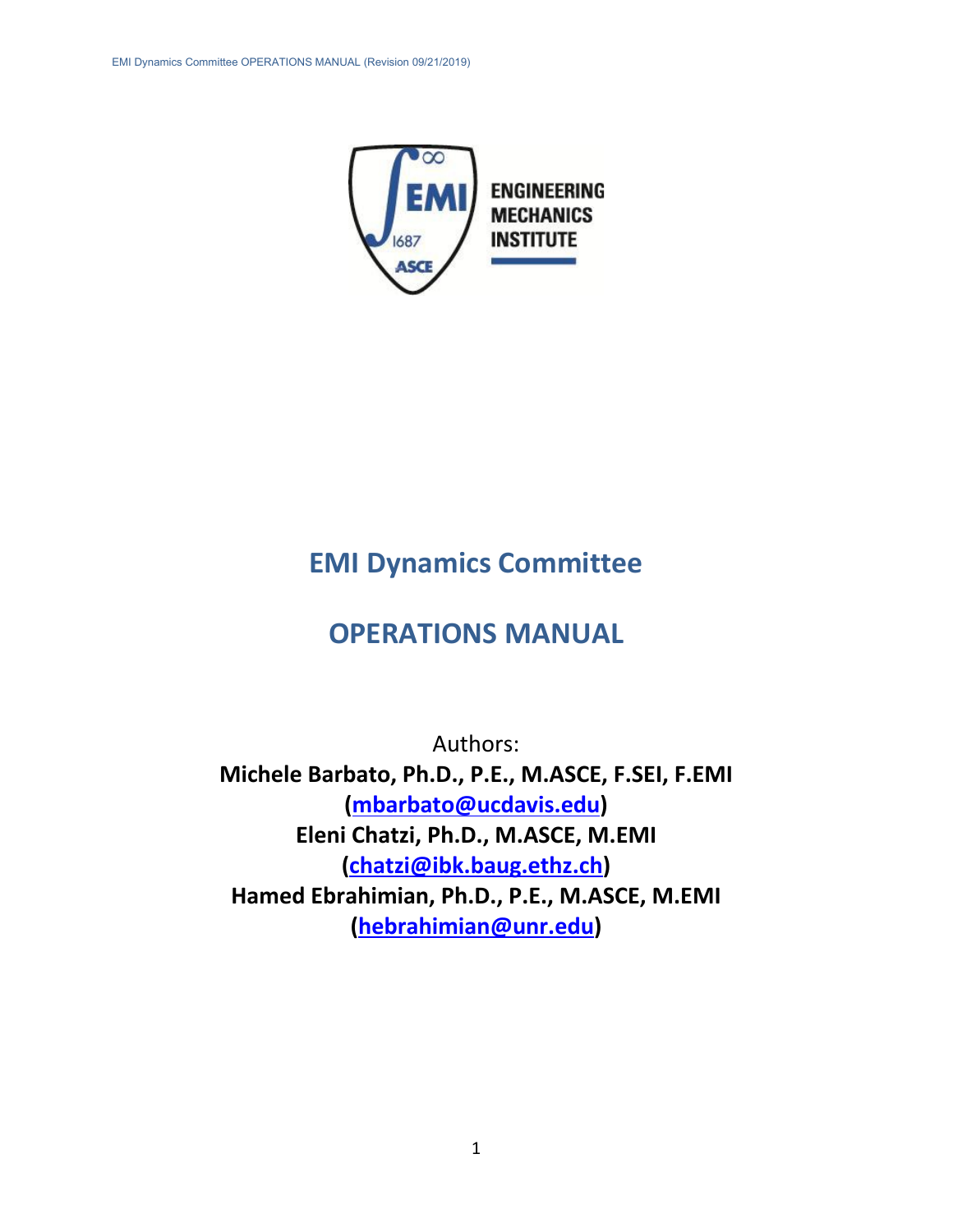# **Table of Contents**

| $\mathbf{1}$   |       |  |
|----------------|-------|--|
| $\overline{2}$ |       |  |
| 3              |       |  |
|                | 3.1   |  |
|                | 3.2   |  |
|                | 3.3   |  |
|                | 3.4   |  |
|                | 3.5   |  |
|                | 3.6   |  |
|                | 3.7   |  |
|                | 3.7.1 |  |
|                | 3.7.2 |  |
|                | 3.7.3 |  |
|                | 3.7.4 |  |
|                | 3.8   |  |
| 4              |       |  |
|                | 4.1   |  |
|                | 4.2   |  |
|                | 4.3   |  |
|                | 4.4   |  |
|                | 4.5   |  |
| 5              |       |  |
|                | 5.1   |  |
|                | 5.2   |  |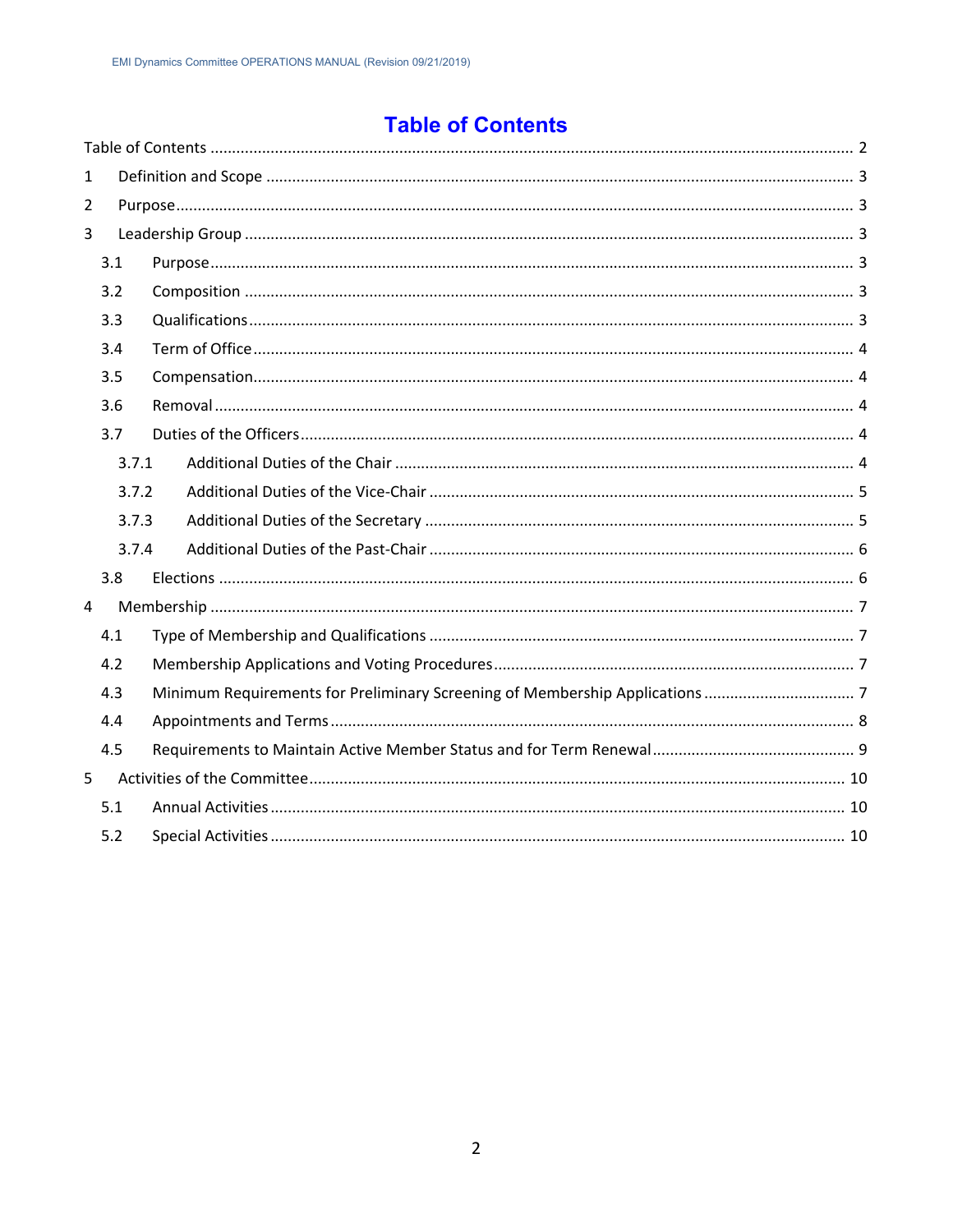## <span id="page-2-0"></span>**1 Definition and Scope**

This document is the Operations Manual of the EMI Dynamics Committee (DC). It describes the operations that are specific to the EMI DC within EMI and ASCE. It abides by (and, in case of inconsistency, it is superseded by) the bylaws and operation manuals of the parent organizations (EMI and ASCE). This document provides additional details on items not directly covered by, or diverging from, the EMI operation manual. For items not covered in this document, the EMI operation manual should be used as reference. This operations manual is intended to be a living document, continuously updated to meet the ever-changing needs of the Committee. Any major modification of this document is subject to approval by the Committee members and by the EMI Board of Governors (BoG).

## <span id="page-2-1"></span>**2 Purpose**

The purpose of the EMI DC is to provide expertise and service to the Civil Engineering profession regarding all aspects of Structural Dynamics, and in particular: Linear and Nonlinear Dynamics, Soil-Structure Interaction, Earthquake Engineering, Active and Passive Structural Control, Computational Algorithms, System Identification, Wind-induced Vibrations, etc.

## <span id="page-2-2"></span>**3 Leadership Group**

#### <span id="page-2-3"></span>3.1 Purpose

The Leadership Group (LG) has the responsibility for governance and oversight of the EMI DC. The LG organizes, facilitates, and oversees the activities of the Committee.

#### <span id="page-2-4"></span>3.2 Composition

The Leadership Group has three elected (3) officers: Chair, Vice-Chair, and Secretary.

#### <span id="page-2-5"></span>3.3 Qualifications

Each LG officer shall be a member in good standing of the ASCE, EMI, and EMI DC. Student Members, Observers, and Affiliate Members of the Committee shall not serve on the LG. A LG officer who ceases to be in good standing with the Institute while in office shall be automatically removed.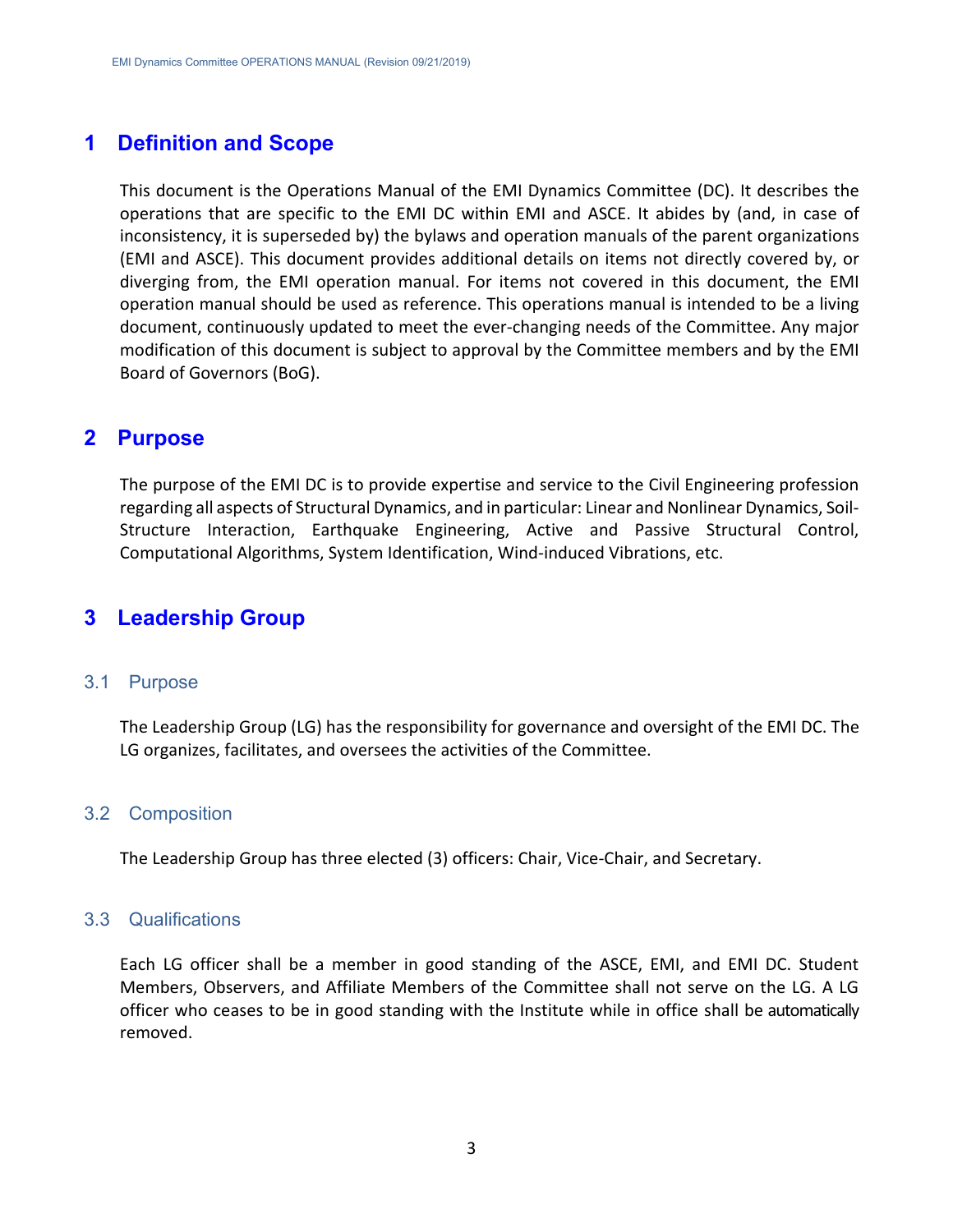## <span id="page-3-0"></span>3.4 Term of Office

The term of office of each elected LG officer shall be two (2) years. At the end of the two-year term, the Chair shall become Past-Chair, the Vice-Chair shall become Chair, and the Secretary shall become Vice-Chair, unless a member is removed for cause or a vacancy occurs for any reason. A new Secretary shall be elected at the end of each two-year term. All terms start on October 1<sup>st</sup> of any given year. Under special circumstances and when justified by a clear need of the Committee, the LG can serve an interim term, subject to approval by the BoG.

When a vacancy occurs on the LG, that vacancy shall be filled by the LG officers following the same rules adopted for each end of a term, and a new special election for a Secretary shall be held. The new LG shall complete the remaining term in addition to a normal two-year term.

## <span id="page-3-1"></span>3.5 Compensation

Members of the LG shall not receive any salary or other compensation for their services, but they shall be entitled to reimbursement of travel expenses for participation in the Committee meeting during the annual EMI Conference, as per ASCE policy and within the budget allocated by EMI for the Committee.

## <span id="page-3-2"></span>3.6 Removal

A member of the LG who is otherwise in good standing with the Institute may be removed by a two-thirds vote of the EMI DC members, subject to approval of the EMI BoG.

## <span id="page-3-3"></span>3.7 Duties of the Officers

The LG officers shall perform all duties required by the Society and the Institute's governing documents, and those duties incident to the office or as may be assigned. Such duties may include, but are not limited to, preparation for, attendance at, and participation in meetings of the EMI DC, of the LG, and other official assignments.

#### <span id="page-3-4"></span>3.7.1 Additional Duties of the Chair

The Chair, on behalf of the EMI DC, shall:

- prepare and submit to the BoG an Annual Report for the Committee;
- solicit the preparation of at least one (1) newsletter article and one (1) research group profile per year from the Committee members;
- submit the newsletter article(s) and research group profile(s) to the BoG liaison for the Committee;
- keep the Committee roster up-to-date;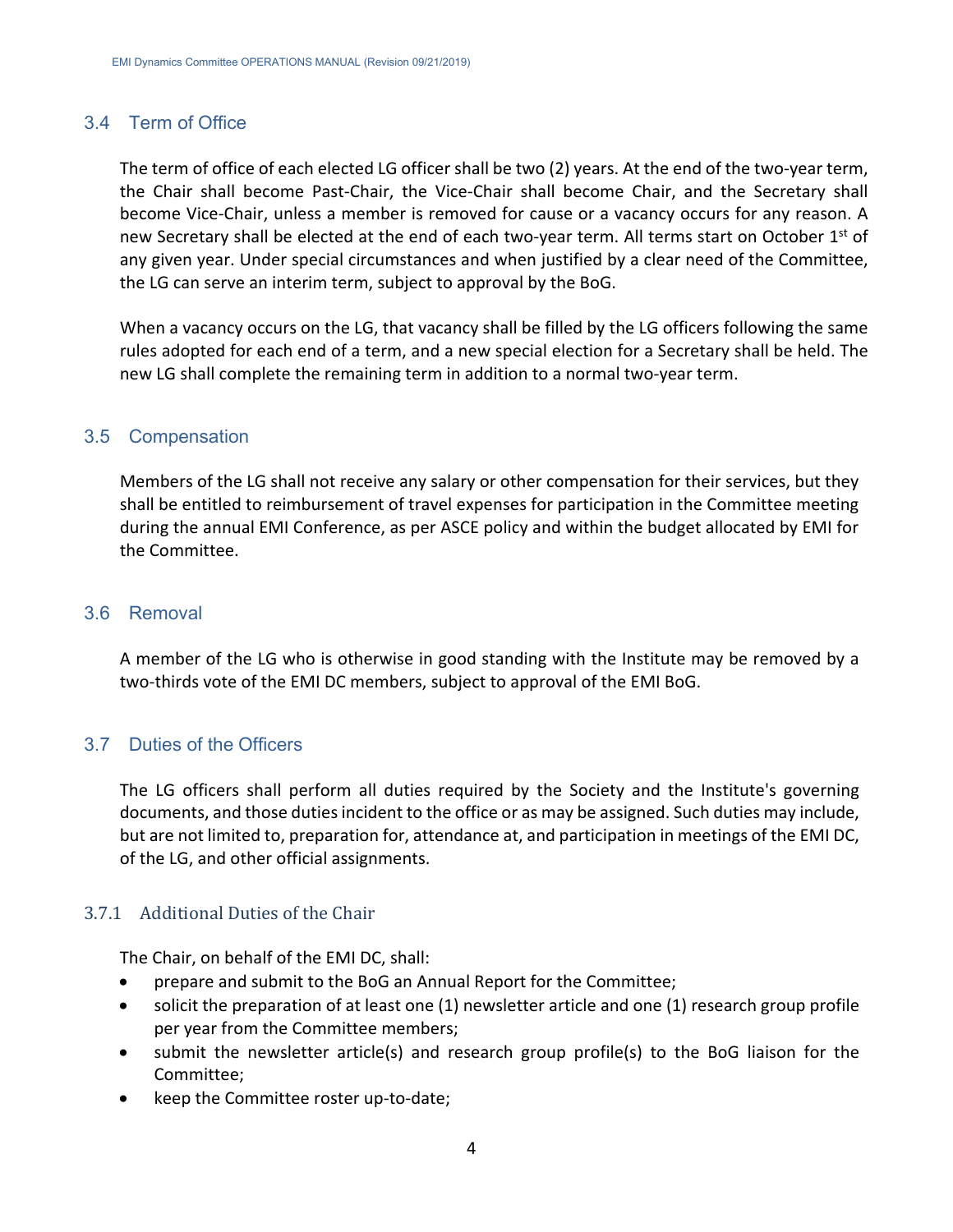- prepare budget requests for consideration by the EMI BoG;
- attend the annual meeting of the EMI BOG with the EMI committee chairs;
- organize the annual meeting of the Committee at the annual EMI conference;
- provide an agenda for the annual meeting of the Committee;
- suggest new activities for the Committee;
- provide leadership on changes to the manual of operations for the Committee; and
- form task committees and subcommittees with specific duration and charge, subject to approval of BoG.

## <span id="page-4-0"></span>3.7.2 Additional Duties of the Vice-Chair

The Vice-Chair, on behalf of the EMI DC, shall:

- discharge the duties of the Chair in his/her temporary absence or disability;
- collect and record votes from the Committee members on new membership applications, proposals of new activities, proposals of new procedures and changes to the manual of operations, etc.
- update the Committee's website at least twice a year (suggested times: beginning of the year and about 1 month after EMI annual conference); and
- have an advisory role on new activities for the Committee, changes to the manual of operations, etc.

## <span id="page-4-1"></span>3.7.3 Additional Duties of the Secretary

The Secretary, on behalf of the EMI DC, shall:

- discharge the duties of the Vice-Chair in his/her temporary absence or disability (including taking the minutes of LG and Committee meetings);
- be the Chair of the EMI DC's Student Paper Competition, which includes:
	- $\circ$  preparing and submitting to the BoG liaison the competition announcement;
	- o leading the fundraising efforts for the Competition's monetary award;
	- o collecting the student paper's submission;
	- o setting up the judging committee;
	- o providing the paper template to interested applicants;
	- o collecting the evaluations of the papers before the EMI conference;
	- o selecting the papers invited for presentation at the EMI conference;
	- o collecting the evaluations of the presentations at the EMI conference;
	- o selecting the winner(s) of the competition based on the judging committee's suggestions; and
	- o communicating in a timely manner the results of the student paper competition to the BoG liaison of the Committee
- have an advisory role on new activities for the Committee, changes to the manual of operations, etc., and
- take minutes of LG meetings and Committee's meetings.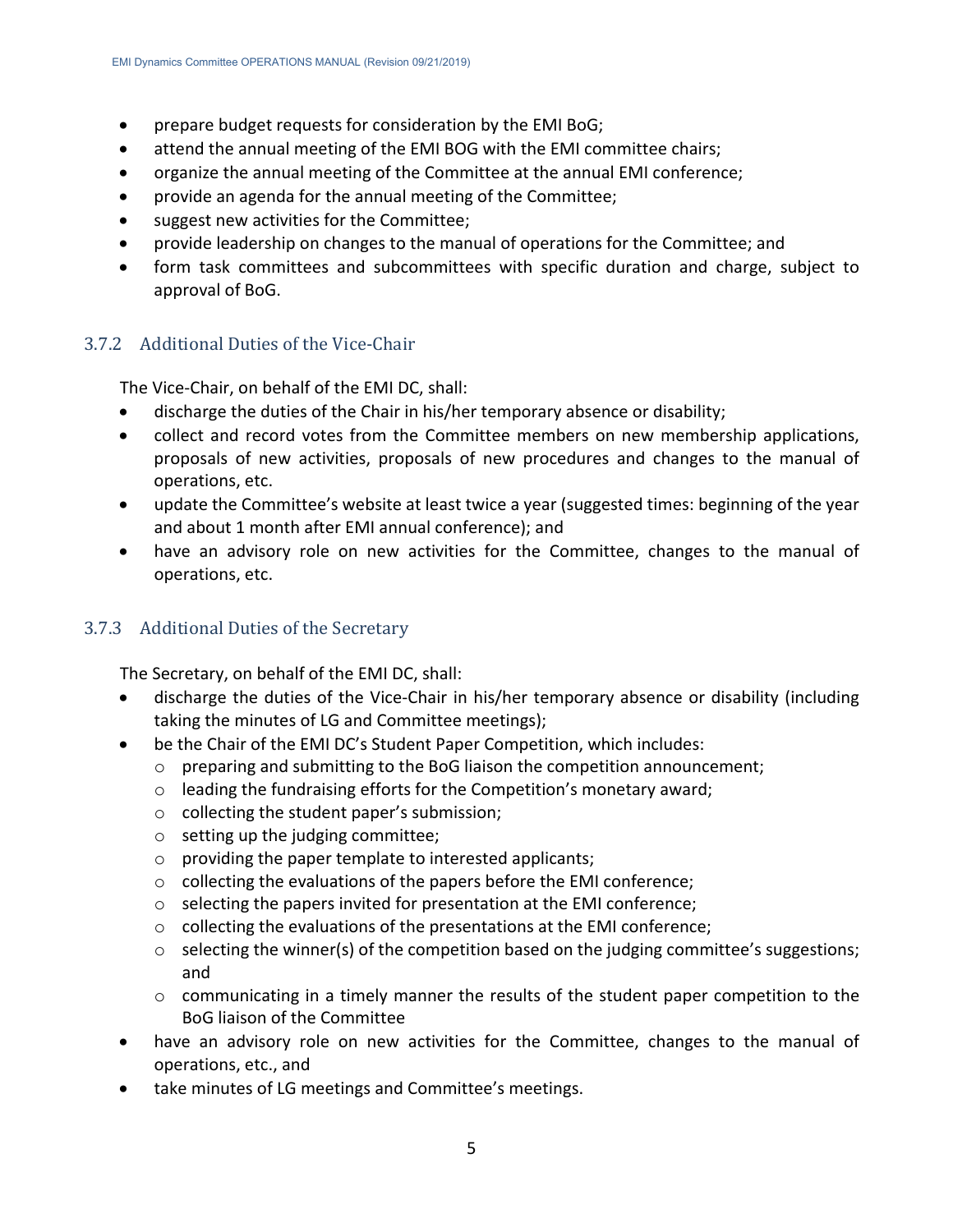## <span id="page-5-0"></span>3.7.4 Additional Duties of the Past-Chair

The Past-Chair shall serve an advisory role. The Past-Chair can substitute (both in terms of duties and reimbursement) one of the LG officers during the annual meeting of the Committee, in case such officer is unable to attend the meeting.

## <span id="page-5-1"></span>3.8 Elections

LG officers shall be appointed by the BoG preferably at the spring meeting of even numbered years to take office on October 1 of that year. The President of the BoG may make interim appointments of LG officers at any time a vacancy occurs. The appointment shall automatically end on September 30 of even numbered years (two-year term).

LG officers may not be reappointed to serve two consecutive two-year regular terms. Serving an interim term will not prevent appointment to a regular term immediately after the interim term.

Committee membership shall vote to recommend the name of new LG officers to be appointed to the BoG for approval. Applications for an LG officer position will be solicited by the committee Chair, or a designee of the BoG from among the members of the committee, at least 45 days prior to the closing date of the election. The application materials will be sent to all members electronically at least 30 days prior to the closing date of the election. The Chair shall gather votes in favor or against recommendation for the position from the committee members. A majority vote in favor or against recommendation for the position would be considered as a recommendation by the committee. Only recommendations in favor of the position should be forwarded to the BoG for approval along with the application materials.

The application for an LG officer position should contain as a minimum a current curriculum vita, a short paragraph describing his/her vision for the committee and goals, and a short note expressing interest and commitment in serving as LG officer of the committee. Either selfnomination or nomination by a committee member is allowed. The President of the BoG shall inform the Committee chairs of their appointments and duties.

The President of the BoG shall thank the outgoing Committee Chair and inform them of the name of their successor. Committee membership of LG officers will be automatically extended for an additional term if the membership renewal date falls during the tenure of the leadership position. The President of the BoG shall inform each newly appointed Committee chair of the names and contact information of all Committee members. The BoG may release a Committee LG officer for failing to properly perform his/her duties.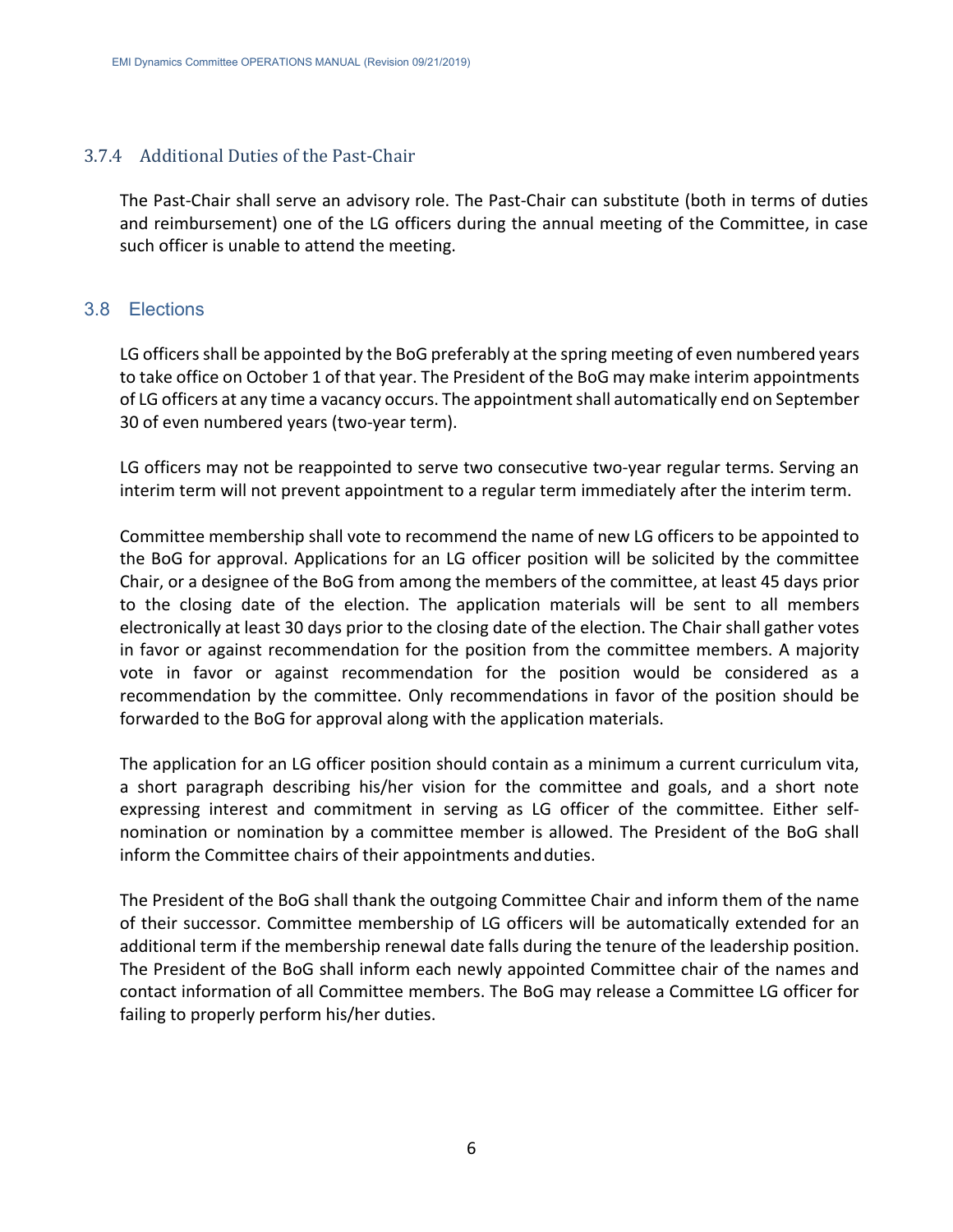## <span id="page-6-0"></span>**4 Membership**

## <span id="page-6-1"></span>4.1 Type of Membership and Qualifications

Committee members shall be members of the EMI. Specially qualified non-members may be appointed as affiliate members of the committee and shall have advisory, non-voting status. **Former members interested in the activities of the Committee, but not able to satisfy participation requirements to the Committee, may also be appointed as affiliate members of the Committee.** Specially qualified senior doctoral students may be provided observer status at committee meetings. Upon the recommendation of the committee, new committee membership must be approved by the BoG liaison. BoG liaison approval will not be necessary for affiliate or observer status members.

## <span id="page-6-2"></span>4.2 Membership Applications and Voting Procedures

The BoG may directly appoint a Committee member. The President of the BoG shall inform the appointee of his/her appointment and shall also inform the committee Chair.

Each year the e-newsletter of the EMI shall contain a notice inviting members to apply for committee membership. The application for membership should contain as a minimum a current curriculum vita and a short note expressing interest in joining the committee and pointing to relevant expertise and experience that would benefit the committee. Self-nomination or nomination by a committee member is allowed. Application materials must be submitted to the committee Chair. **A preliminary screening of membership applications will be performed by the Committee LG officers before requesting a vote from the Committee members, based on minimum qualification requirements set by the Committee members through a majority vote.**

The committee Chair shall circulate new member application package(s) to committee members periodically, at a minimum annually. The Vice-Chair shall gather votes in favor or against membership from the committee members. **At least 75% vote in favor of an applicant would be considered as a positive recommendation by the committee.** Only recommendation in favor of membership should be forwarded to the BoG liaison for approval.

The committee Chair is advised to procure as many votes as possible prior to finalizing the recommendation for membership by using electronic or other means in addition to committee meetings.

#### <span id="page-6-3"></span>4.3 Minimum Requirements for Preliminary Screening of Membership Applications

The members of the EMI DC believe that active participation to EMI-related activities is a fundamental criterion for acceptance in the Committee. Therefore, in addition to the requirements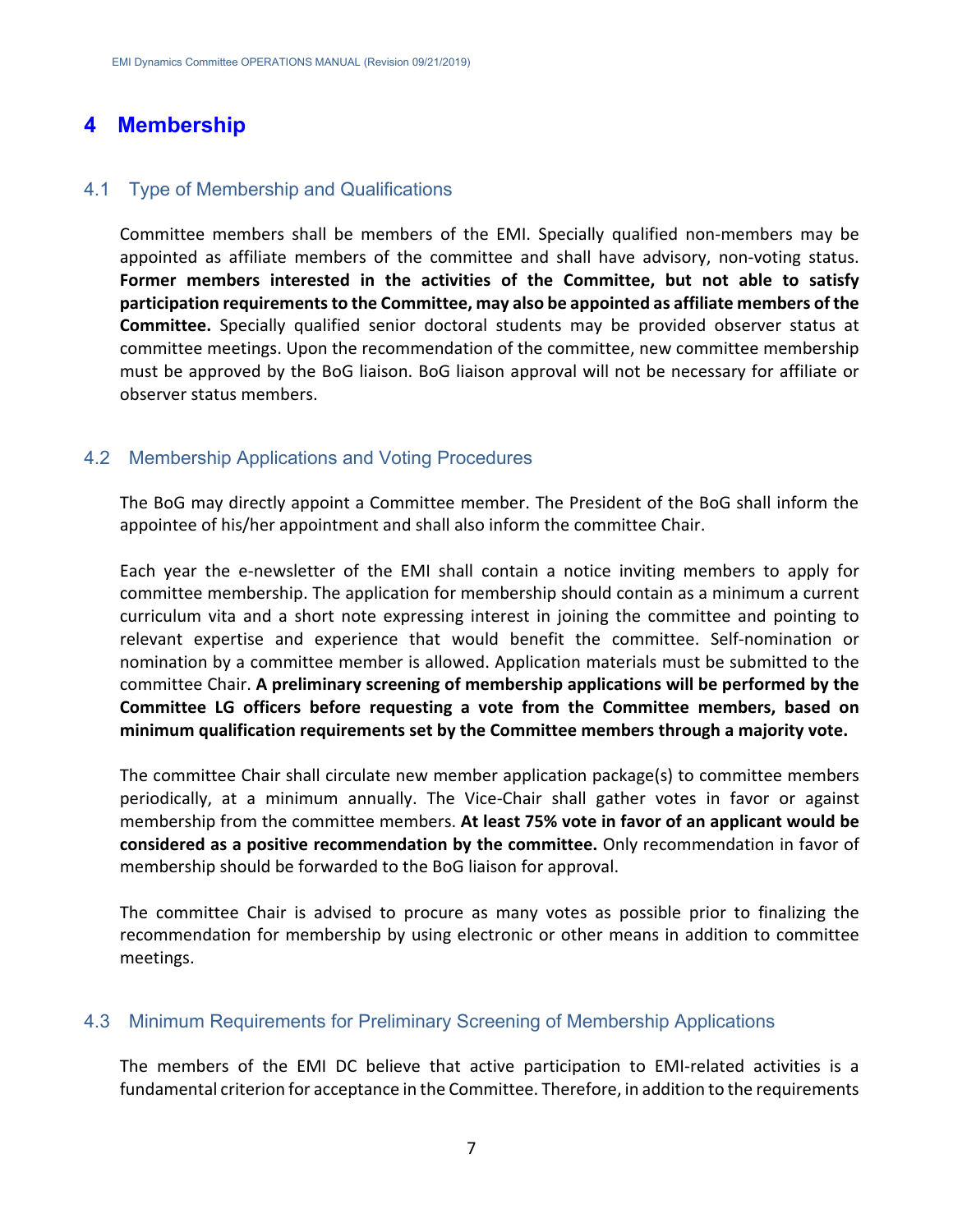that are common to all EMI technical committees, supplementary minimum requirements will need to be satisfied for new membership applications to be considered for a vote by the EMI DC members. In particular:

- New applicants with less than five (5) years of experience after completion of their highest degree will need to satisfy at least one (1) of the following three (3) conditions:
	- $\circ$  have presented at least one (1) abstract or organized at least one (1) minisymposium at one of the EMI annual conferences;
	- $\circ$  have at least one (1) journal paper published, in print, or accepted for publication in the Journal of Engineering Mechanics (JEM);
	- $\circ$  have completed at least one (1) paper review for JEM within the last five (5) years.
- New applicants with five (5) or more years of experience after completion of their highest degree will need to satisfy at least two (2) of the following three (3) conditions:
	- $\circ$  have participated by presenting an abstract or organizing a minisymposium in at least two (2) EMI annual conferences (including national or international conferences) within the last five (5) years;
	- $\circ$  have at least one (1) journal paper published, in print, or accepted for publication on JEM within the last five (5) years;
	- $\circ$  have completed at least one (1) paper review for JEM within the last five (5) years.

As part of their membership application, new applicants will be asked to provide the information needed to verify these minimum requirements, as well as a short description (300 words or less) of their interest in and expected contribution to the Committee's activities.

## <span id="page-7-0"></span>4.4 Appointments and Terms

All members shall be appointed for a term of five years with renewal for additional terms based on the recommendation of the committee Chair. Automatic release of duty with a letter of acknowledgement for service from the President of BoG will be issued at the end of the 5-year term. If renewal is recommended and accepted, the Chair of the committee will issue a letter of appointment with a copy to the President of BoG. A member may appeal his/her nonrenewal to the BoG. The appeal will be reviewed by the BoG and a decision for renewal or nonrenewal will be sent to the committee Chair.

Committee members may be released before the completion of their term upon recommendation of the committee Chair when due cause is presented to the BoG. The President of the BoG shall so inform the committee member. The member may appeal his/her membership termination to the BoG. The appeal will be reviewed by the BoG and a decision will be sent to the committee Chair. The EMI will maintain a list of committee members, contact information and the year the current term of the member ends. Annually, EMI shall send this information to committeemembers.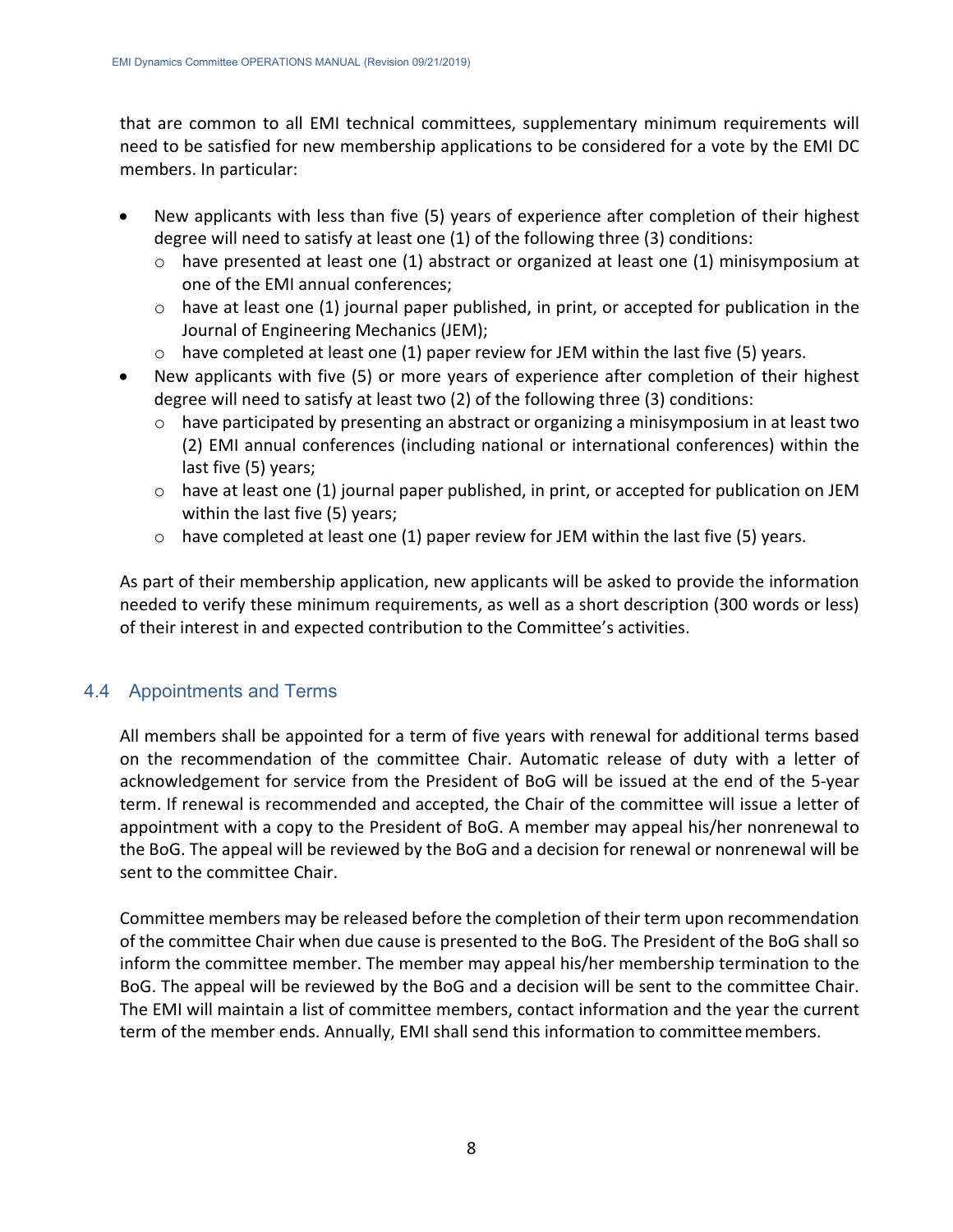## <span id="page-8-0"></span>4.5 Requirements to Maintain Active Member Status and for Term Renewal

The Members of the EMI DC believe that sustained participation in the Committee activities and contribution to advancing engineering knowledge in Dynamics are necessary for maintenance of active member status in the Committee. In addition to the requirements that are common to all EMI technical committees, supplementary minimum requirements must be satisfied for renewal of membership at the end of each 5-year term. In particular:

- Members interested in renewing their membership will need to apply for the renewal by communicating their interest to the current Chair of the Committee.
- Members applying for membership renewal will be considered eligible if they participated in more than 50% of the email-based voting actions of the Committee (including new membership applications, changes in the manual of operations, leadership group elections, etc.) during their expiring 5-year term (as recorded by the LG Officers). Each email vote may contain multiple voting actions (e.g., email votes for multiple new membership applications will count as multiple voting actions). An explicit "abstain" vote will also be considered a valid participation to a voting action.
- Members applying for membership renewal will need to satisfy two (2) out of four (4) of the following requirements during their expiring 5-year term<sup>[1](#page-8-1)</sup>:
	- $\circ$  participation (i.e., organization of a minisymposium and/or presentation of a paper) in at least two (2) conferences among the EMI annual conferences and EMI International conferences;
	- $\circ$  participation in at least two (2) EMI DC annual meetings (including remote participation);
	- o service to the committee, including as: (a) LG officer, (b) reviewer for the annual EMI Dynamics Student Paper competition, (c) editor/associate editor for JEM, (d) guest editor for special issues/collections under the sponsorship of the Committee, (e) author of a Research Group Profile/Newsletter Article for the Committee, and (f) other similar activities that contribute to further the scope of the Committee (developing webinars and/or short courses, organizing conferences, etc.); and
	- o publication of at least one journal paper in JEM.

As part of their membership renewal application, members applying for renewal will be asked to provide the information needed to verify these minimum requirements, as well as a short (300 words or less) statement of interest in continuing their activities as EMI DC members.

Exceptions to these requirements may be granted to members who are otherwise participating in activities that further the purpose of the Committee, i.e., very active reviewers for other ASCE Journals, editors and associate editors for ASCE Journals or other journals related to Dynamics, directors of research centers that are directly or indirectly contributing to the advancement of engineering knowledge in Dynamics, etc. In addition, exceptions may be granted for distinguished members (e.g., those who have been recognized as EMI/ASCE fellow/distinguished members or

<span id="page-8-1"></span> $1$  While not included as a requirement for membership renewal, it is pointed out that any member of any EMI Committee is highly encouraged to complete an average of two (2) reviews per year, if invited to review papers for JEM.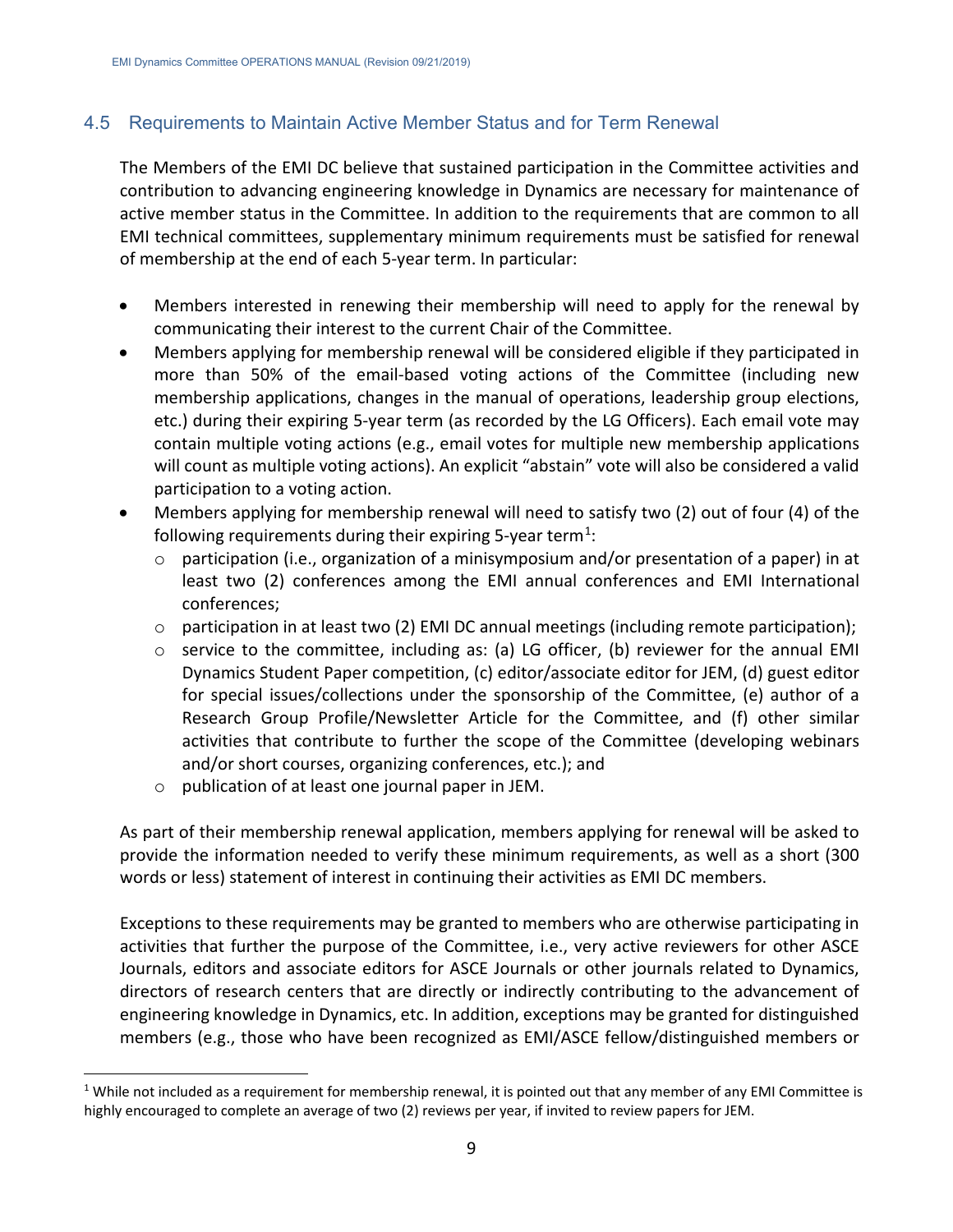received prestigious awards from EMI, ASCE, etc.) who are/have been active in the general field of Dynamics. Exceptions may also be granted for extenuating circumstances, e.g., serious health issues, family members' health issues, life changing events (birth of children, loss of family members, etc.).

## <span id="page-9-0"></span>**5 Activities of the Committee**

The activities supported or organized by the EMI DC are classified into annual (recurring) activities and special (ad-hoc) activities. These activities are organized based on the purpose of the Committee, the requirements set by the EMI manual of operations, and the interest of the EMI DC membership; therefore, the list set in the present document should be updated at regular recurring intervals based on the feedback provided by the Committee membership.

## <span id="page-9-1"></span>5.1 Annual Activities

The following minimum list of annual activities are expected to be organized by or with the support of the EMI DC:

- Organize the annual meeting of the Committee during the EMI annual conference.
- Keep the committee web page updated.
- Provide at least one Research Group Profile for the EMI newsletter.
- Provide at least one short technical article for the EMI newsletter.
- Organize sessions and/or symposia at EMI conferences.
- Organize a student paper competition.
- Prepare budget requests for consideration by the EMI Board.
- Prepare and submit in a timely manner the Annual EMI Committee Report.
- Prepare and forward nominations for Society awards, Institute awards, Distinguished Membership and for advancement to the grade of EMI Fellow.

## <span id="page-9-2"></span>5.2 Special Activities

The following special activities may be organized by or with the support of the EMI DC under recommendation of the LG or of members of the EMI DC:

- Publications of monographs, survey, and review articles on EMI Journal of Engineering Mechanics.
- Organization of special issues for EMI journals.
- Publication of collections of reviewed and revised papers from the conference symposia in the new Trends in Engineering Mechanics Special Publications series.
- Preparation of proposals for webinars.
- Preparation of proposals for seminars or short courses.